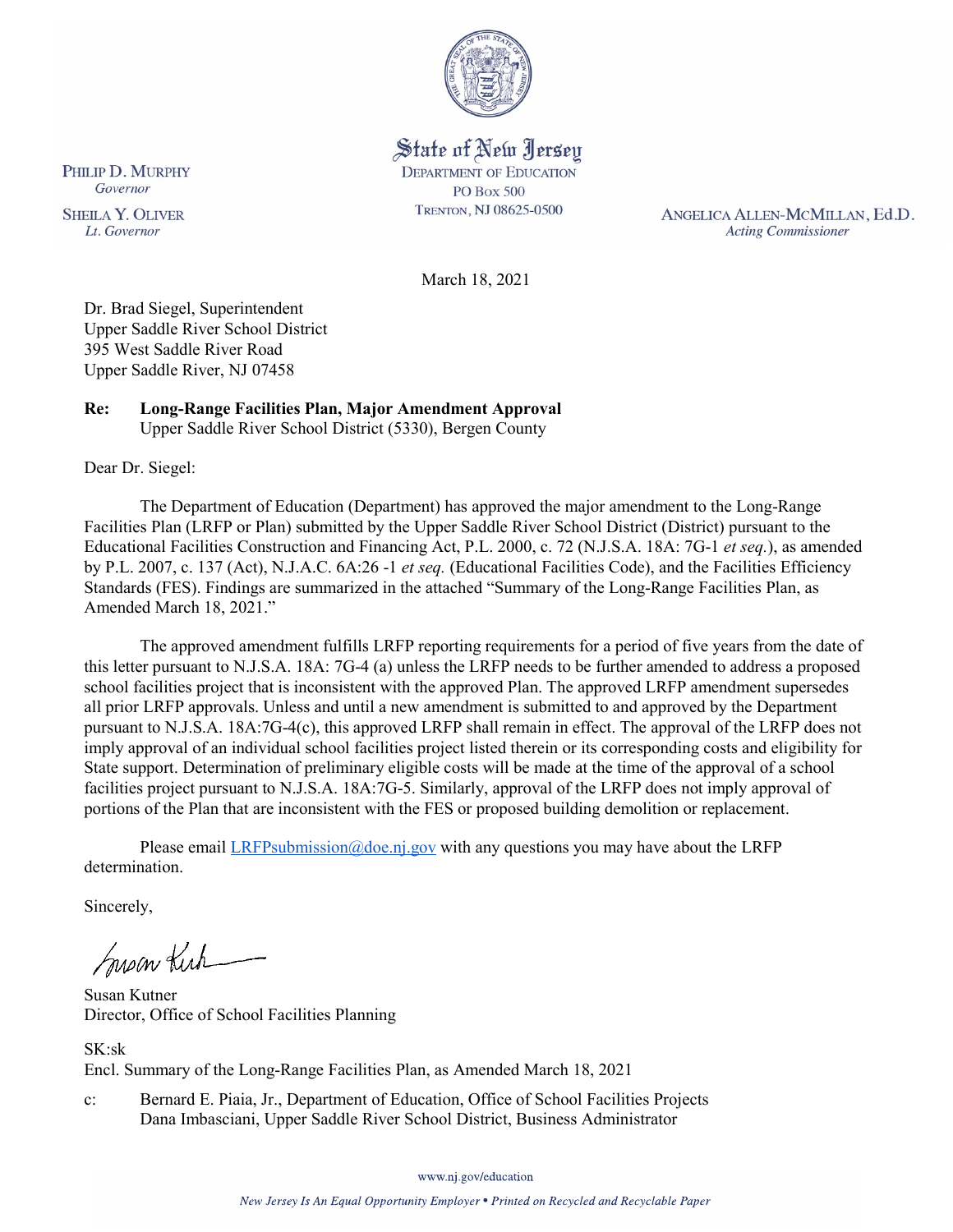# **Upper Saddle River School District (5330) Summary of the Long-Range Facilities Plan, as Amended March 18, 2021**

The Department of Education (Department) has completed its review of the major amendment to the Long-Range Facilities Plan (LRFP or Plan) submitted by the Upper Saddle River School District (District) pursuant to the Educational Facilities Construction and Financing Act, P.L. 2000, c. 72 (N.J.S.A. 18A: 7G-1 *et seq.*), as amended by P.L. 2007, c. 137 (Act), N.J.A.C. 6A:26-1 et seq. (Educational Facilities Code), and the Facilities Efficiency Standards (FES).

The following provides a summary of the District's approved amended LRFP. The summary is based on the standards set forth in the Act, the Educational Facilities Code, the FES, District-reported information in the Department's LRFP reporting system, and supporting documentation. The referenced reports in *italic* text are standard reports available on the Department's LRFP website.

# **1. Inventory Overview**

The District is classified as a Regular Operating District (ROD) for funding purposes. It provides services for students in grades PK-8.

The District identified existing and proposed schools, sites, buildings, rooms, and site amenities in its LRFP. Table 1 lists the number of existing and proposed district schools, sites, and buildings. Detailed information can be found in the *School Asset Inventory Report* and the *Site Asset Inventory Report.*

**As directed by the Department, school facilities projects that have received initial approval by the Department and have been approved by the voters, if applicable, are represented as "existing" in the LRFP.** Approved projects that include new construction and/or the reconfiguration/reassignment of existing program space are as follows: n/a.

| Category                                     | <b>Existing</b> | <b>Proposed</b> |
|----------------------------------------------|-----------------|-----------------|
| Number of Schools (assigned DOE school code) |                 |                 |
| Number of School Buildings <sup>1</sup>      |                 |                 |
| Number of Non-School Buildings <sup>2</sup>  |                 |                 |
| Number of Vacant Buildings                   |                 |                 |
| Number of Sites                              |                 |                 |

# **Table 1: Number of Schools, School Buildings, and Sites**

Based on the existing facilities inventory submitted by the District:

- Schools using leased buildings (short or long-term):  $n/a$
- Schools using temporary classroom units (TCUs), excluding TCUs supporting construction: n/a
- Vacant/unassigned school buildings:  $n/a$

 $\overline{a}$ 

*<sup>1</sup>* Includes district-owned buildings and long-term leases serving students in district-operated programs

<sup>&</sup>lt;sup>2</sup> Includes occupied district-owned buildings not associated with a school, such as administrative buildings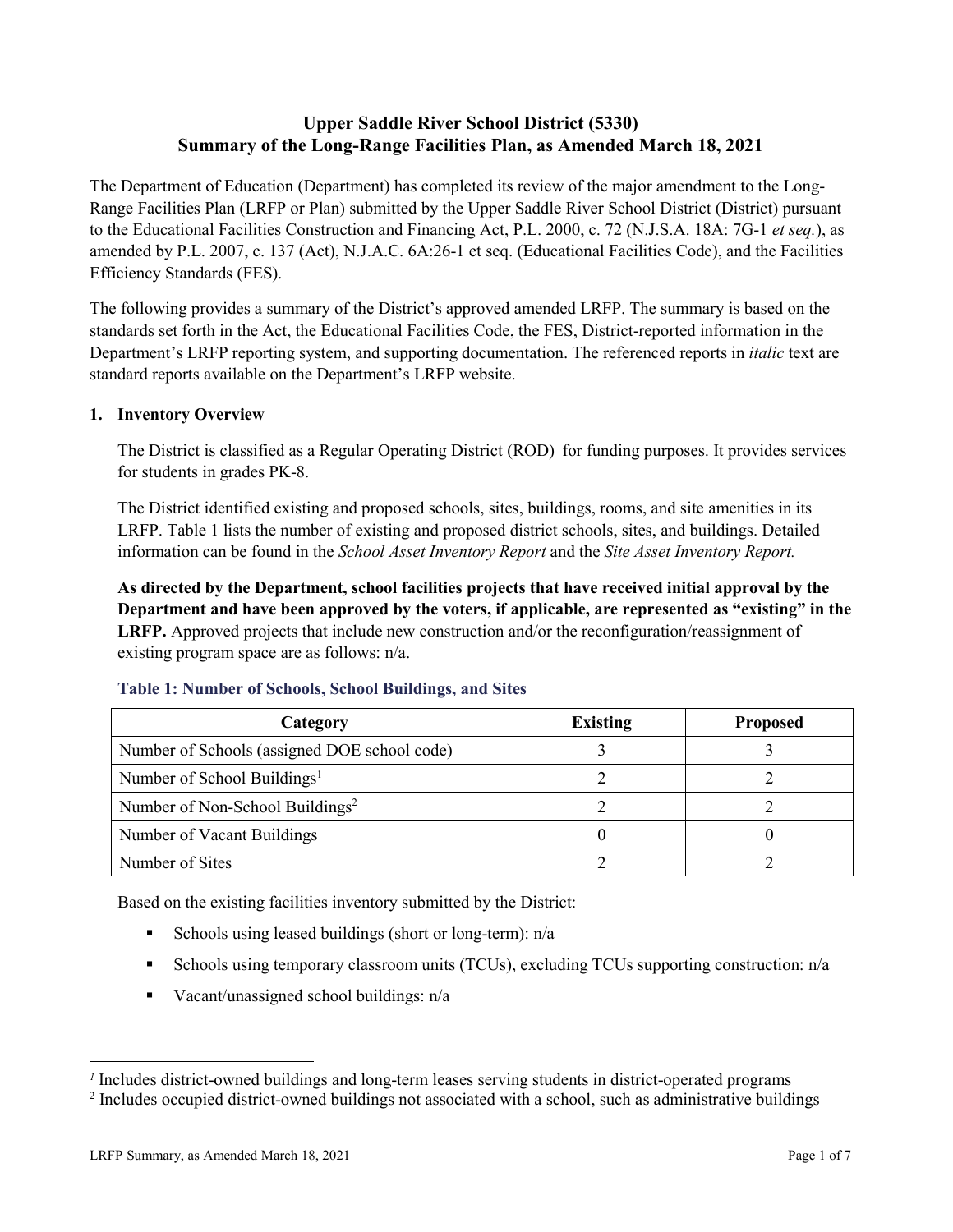Findings:

The Department has determined that the proposed inventory is adequate for approval of the District's LRFP amendment. However, the LRFP determination does not imply approval of an individual school facilities project listed within the LRFP; the District must submit individual project applications for project approval.

# **2. District Enrollments**

The District determined the number of students, or "proposed enrollments," to be accommodated for LRFP planning purposes on a district-wide basis and in each school.

The Department minimally requires the submission of a standard cohort-survival projection using historic enrollment data from the Application for School State Aid (ASSA) or NJ Smart. The cohort-survival method projection method forecasts future students based upon the survival of the existing student population as it moves from grade to grade. A survival ratio of less than 1.00 indicates a loss of students, while a survival ratio of more than 1.00 indicates the class size is increasing. For example, if a survival ratio tracking first to second grade is computed to be 1.05, the grade size is increasing by 5% from one year to the next. The cohort-survival projection methodology works well for communities with stable demographic conditions. Atypical events impacting housing or enrollments, such as an economic downturn that halts new housing construction or the opening of a charter or private school, typically makes a cohort-survival projection less reliable.

#### **Proposed enrollments are based on a standard cohort-survival enrollment projection.**

Adequate supporting documentation was submitted to the Department to justify the proposed enrollments. Table 2 provides a comparison of existing and projected enrollments. All totals include special education students.

|                              | <b>Existing Enrollments</b> | <b>District Proposed Enrollments</b> |
|------------------------------|-----------------------------|--------------------------------------|
| <b>Grades</b>                | 2019-20                     | 2024-25                              |
| PK (excl. private providers) | 35                          | 35                                   |
| Grades K to 5                | 659                         | 627                                  |
| Grades 6 to 8                | 405                         | 347                                  |
| Grades 9 to 12               |                             |                                      |
| <b>Totals PK to 12</b>       | 1,099                       | 1,009                                |

# **Table 2: Enrollments**

Findings:

The Department has determined the District's proposed enrollments to be acceptable for approval of the District's LRFP amendment. The Department will require a current enrollment projection at the time an application for a school facilities project is submitted incorporating the District's most recent enrollments in order to verify that the LRFP's planned capacity is appropriate for the updated enrollments.

# **3. District Practices Capacity**

Based on information provided in the room inventories, District Practices Capacity was calculated for each school building to determine whether adequate capacity is proposed for the projected enrollments based on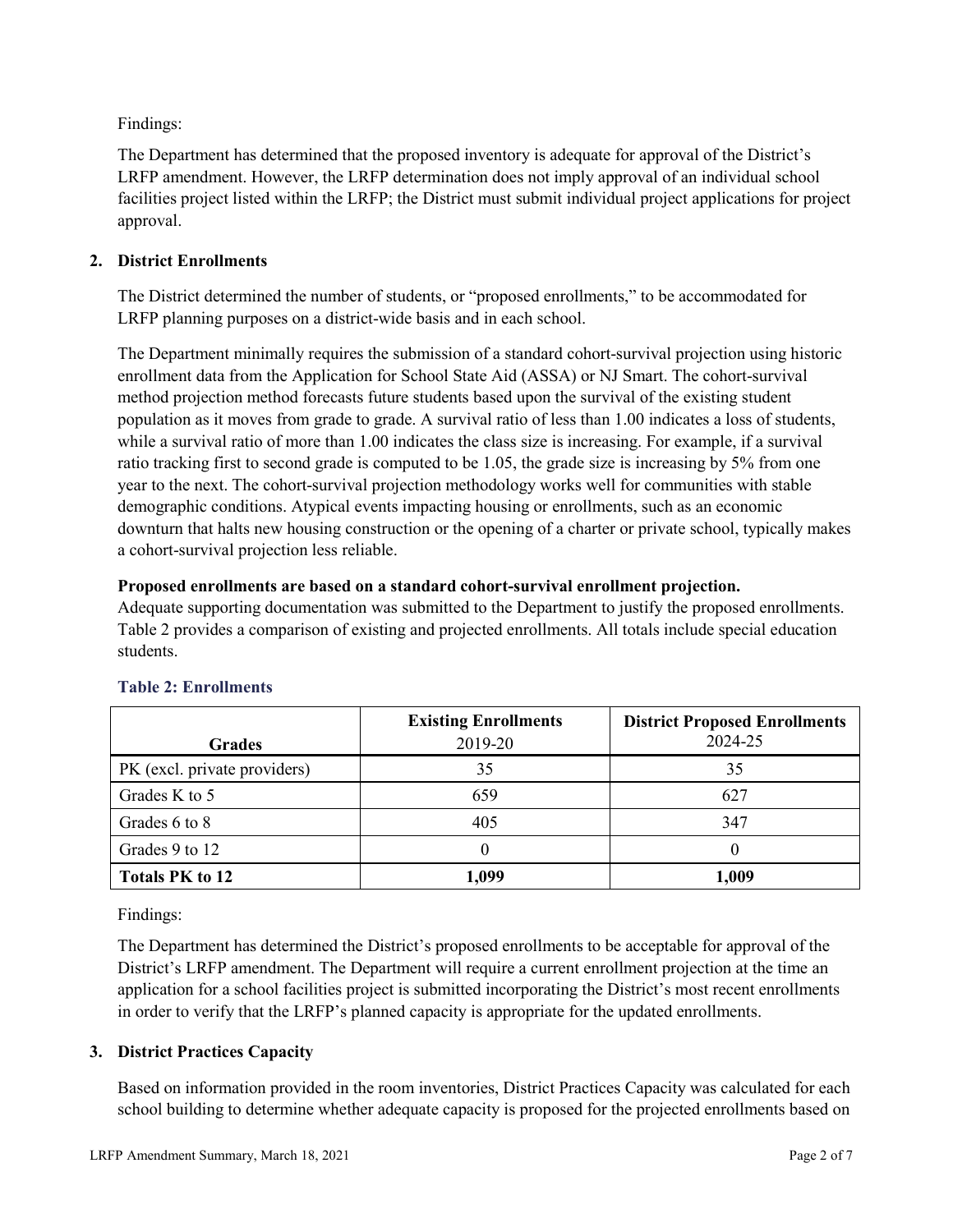district scheduling and class size practices. The capacity totals assume instructional buildings can be fully utilized regardless of school sending areas, transportation, and other operational issues. The calculations only consider district-owned buildings and long-term leases; short term leases and temporary buildings are excluded. **A capacity utilization factor of 90% for classrooms serving grades K-8 and 85% for classrooms serving grades 9-12 is applied in accordance with the FES.** No capacity utilization factor is applied to preschool classrooms.

In certain cases, districts may achieve adequate District Practices Capacity to accommodate enrollments but provide inadequate square feet per student in accordance with the FES, resulting in educational adequacy issues and "Unhoused Students." Unhoused students are considered in the "Functional Capacity" calculations used to determine potential State support for school facilities projects and are analyzed in Section 4.

Table 3 provides a summary of proposed enrollments and existing and proposed District-wide capacities. Detailed information can be found in the LRFP website reports titled *FES and District Practices Capacity Report, Existing Rooms Inventory Report, and Proposed Rooms Inventory Report.*

| <b>Grades</b>              | <b>Proposed</b><br><b>Enrollments</b> | <b>Existing</b><br><b>District</b><br><b>Practices</b><br>Capacity | <b>Existing</b><br>Deviation* | <b>Proposed</b><br><b>District</b><br><b>Practices</b><br>Capacity | <b>Proposed</b><br>Deviation* |
|----------------------------|---------------------------------------|--------------------------------------------------------------------|-------------------------------|--------------------------------------------------------------------|-------------------------------|
| Elementary ( $PK$ to 5)    | 662                                   | 663.60                                                             | 1.60                          | 663.60                                                             | 1.60                          |
| Middle $(6 \text{ to } 8)$ | 347                                   | 360.00                                                             | 13.00                         | 360.00                                                             | 13.00                         |
| High $(9 \text{ to } 12)$  | $\theta$                              | 0.00                                                               | 0.00                          | 0.00                                                               | 0.00                          |
| <b>District Totals</b>     | 1,009                                 | 1,023.60                                                           | 14.60                         | 1,023.60                                                           | 14.60                         |

# **Table 3: District Practices Capacity Analysis**

*\* Positive numbers signify surplus capacity; negative numbers signify inadequate capacity. Negative values for District Practices capacity are acceptable for approval if proposed enrollments do not exceed 100% capacity utilization.*

Considerations:

- Based on the proposed enrollments and existing room inventories, the District is projected to have inadequate capacity for the following grade groups, assuming all school buildings can be fully utilized: n/a
- Adequate justification has been provided by the District if the proposed capacity for a school significantly deviates from the proposed enrollments. Generally, surplus capacity is acceptable for LRFP approval if additional capacity is not proposed through new construction.

# Findings:

The Department has determined that proposed District capacity, in accordance with the proposed enrollments, is adequate for approval of the District's LRFP amendment. The Department will require a current enrollment projection at the time an application for a school facilities project is submitted, incorporating the District's most recent Fall Enrollment Report, in order to verify that the LRFP's planned capacity meets the District's updated enrollments.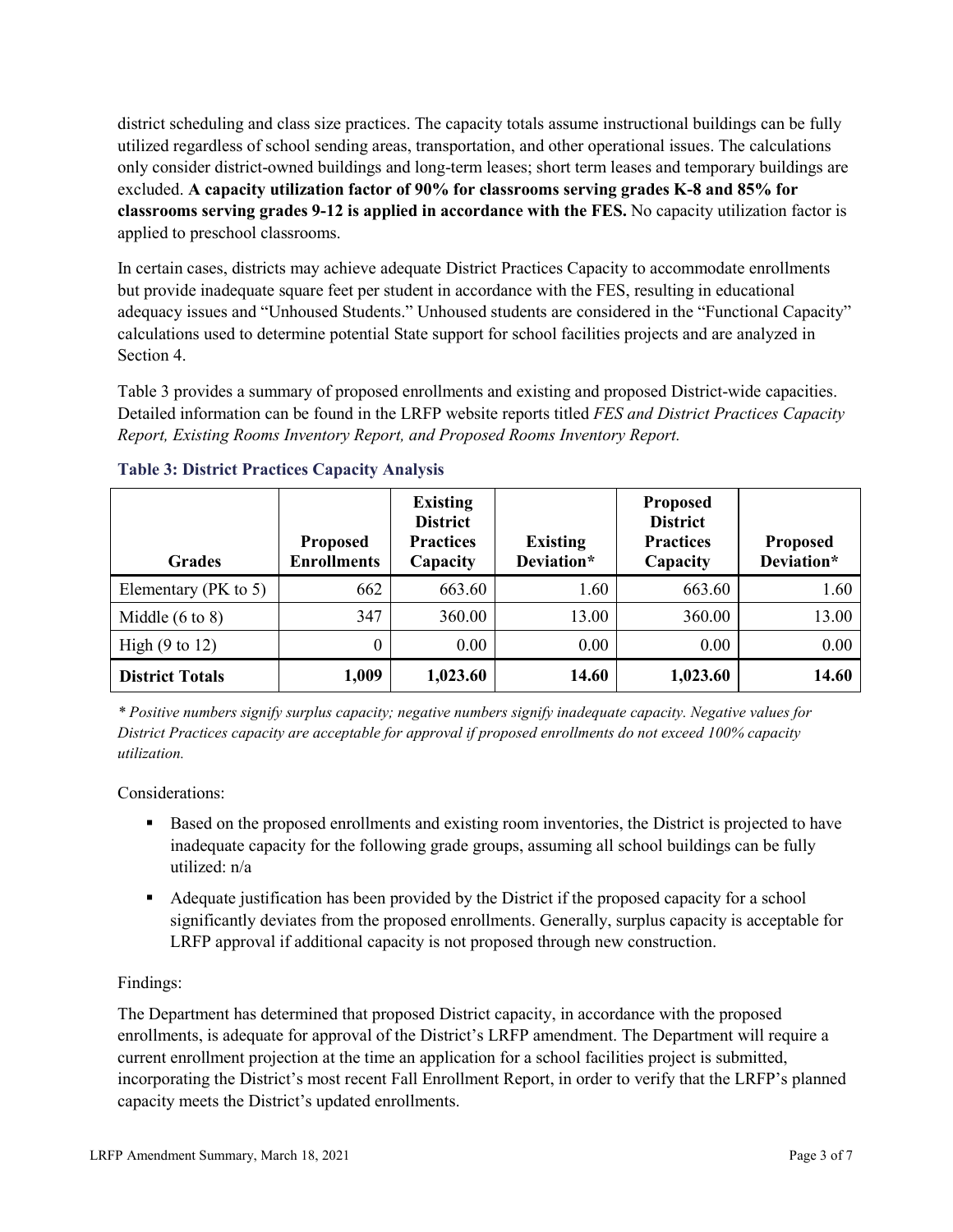#### **4. New Construction Funding Eligibility**

*Functional Capacity* was calculated and compared to the proposed enrollments to provide a **preliminary estimate** of Unhoused Students and new construction funding eligibility. **A final determination will be made at the time of project application approval.**

*Functional Capacity* is the adjusted gross square footage of a school building *(total gross square feet minus excluded space)* divided by the minimum area allowance per full-time equivalent student for the grade level contained therein. *Unhoused Students* is the number of students projected to be enrolled in the District that exceeds the Functional Capacity of the District's schools pursuant to N.J.A.C. 6A:26-2.2(c). *Excluded Square Feet* includes (1) square footage exceeding the FES for any pre-kindergarten, kindergarten, general education, or self-contained special education classroom; (2) grossing factor square footage *(corridors, stairs, mechanical rooms, etc.)* that exceeds the FES allowance, and (3) square feet proposed to be demolished or discontinued from use. Excluded square feet may be revised during the review process for individual school facilities projects.

Table 4 provides a preliminary assessment of the Functional Capacity, Unhoused Students, and Estimated Maximum Approved Area for Unhoused Students for each FES grade group. The calculations exclude temporary facilities and short-term leased buildings. School buildings proposed for whole or partial demolition or reassignment to a non-school use are excluded from the calculations pending project application review. If a building is proposed to be reassigned to a different school, the square footage is applied to the proposed grades after reassignment. Buildings that are not assigned to a school are excluded from the calculations. In addition, only preschool students eligible for state funding (former ECPA students) are included. Detailed information concerning the calculations can be found in the *Functional Capacity and Unhoused Students Report* and the *Excluded Square Footage Report.*

| Category                                     | $PK/K$ to 5 | 6 to 8 | 9 to 12  | <b>Total</b> |
|----------------------------------------------|-------------|--------|----------|--------------|
| Eligible PK /K-12 Proposed Enrollments       | 662         | 347    | 0        |              |
| FES Area Allowance (SF/student)              | 125.00      | 134.00 | 151.00   |              |
| <b>Prior to Completion of Proposed Work:</b> |             |        |          |              |
| <b>Existing Gross Square Feet</b>            | 107,644     | 94,693 | 0        | 202,337      |
| <b>Adjusted Gross Square Feet</b>            | 106,229     | 90,548 | $\theta$ | 196,776      |
| <b>Adjusted Functional Capacity</b>          | 849.83      | 675.73 | 0.00     |              |
| <b>Unhoused Students</b>                     | 0.00        | 0.00   | 0.00     |              |
| Est. Max. Area for Unhoused Students         | 0.00        | 0.00   | 0.00     |              |
| <b>After Completion of Proposed Work:</b>    |             |        |          |              |
| Gross Square Feet                            | 109,044     | 96,093 | $\theta$ | 205,137      |
| New Gross Square Feet                        | 1,400       | 1,400  | $\theta$ | 2,800        |
| <b>Adjusted Gross Square Feet</b>            | 107,629     | 91,948 | $\Omega$ | 199,576      |
| <b>Functional Capacity</b>                   | 861.03      | 686.18 | 0.00     |              |
| Unhoused Students after Construction         | 0.00        | 0.00   | 0.00     |              |
| Est. Max. Area Remaining                     | 0.00        | 0.00   | 0.00     |              |

#### **Table 4: Estimated Maximum Approved Area for Unhoused Students**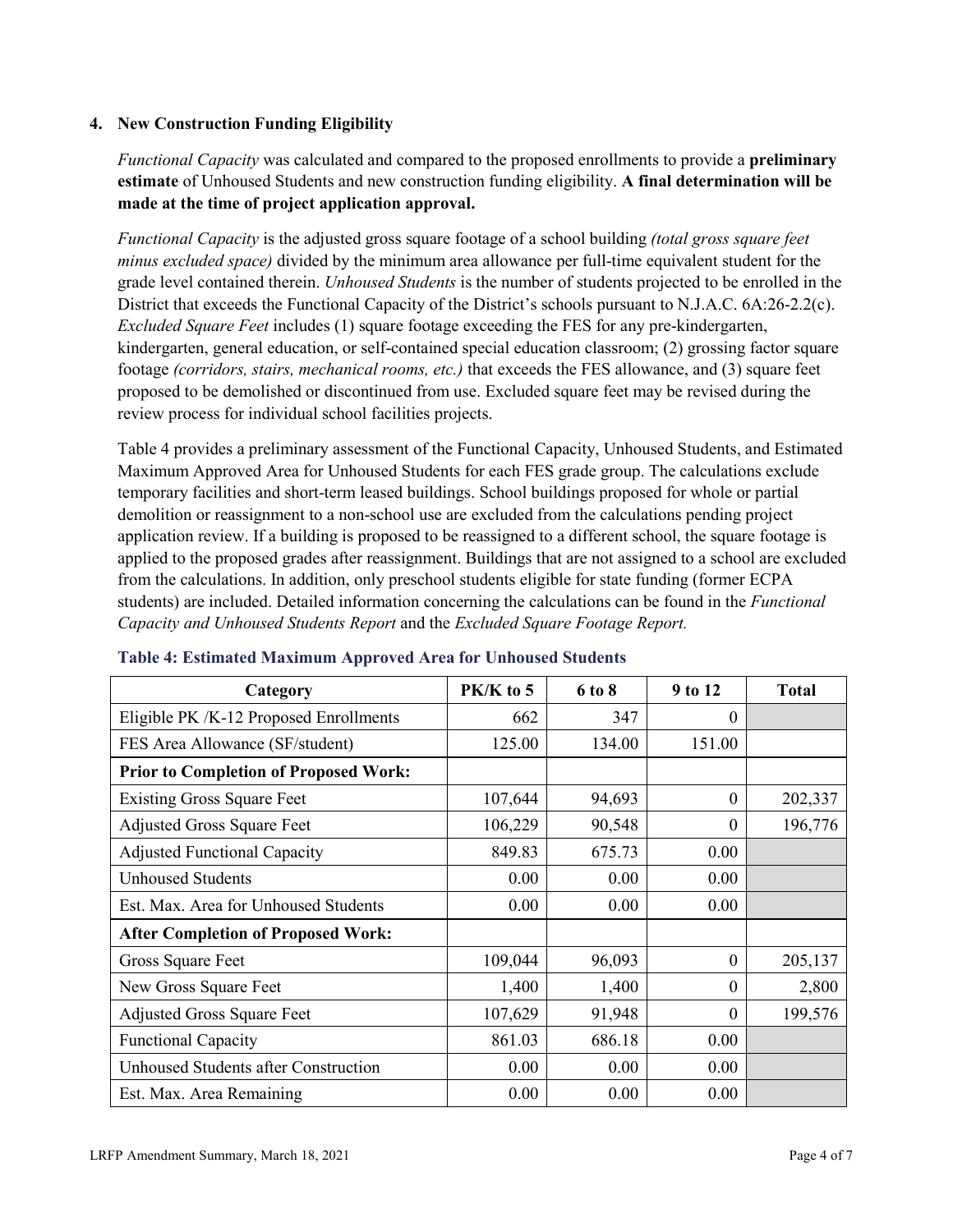Facilities used for non-instructional or non-educational purposes are ineligible for State support under the Act. However, projects for such facilities shall be reviewed by the Department to determine whether they are consistent with the District's LRFP and whether the facility, if it is to house students (full or part time) conforms to educational adequacy requirements. These projects shall conform to all applicable statutes and regulations.

Estimated costs represented in the LRFP by the District are for capital planning purposes only. The estimates are not intended to represent preliminary eligible costs or final eligible costs of approved school facilities projects.

Considerations:

- The District does not have approved projects pending completion, as noted in Section 1, that impact the Functional Capacity calculations.
- **The Functional Capacity calculations** *exclude* square feet proposed for demolition or discontinuation for the following FES grade groups and school buildings pending a feasibility study and project review: n/a.
- Based on the preliminary assessment, the District has Unhoused Students prior to the completion of proposed work for the following FES grade groups: n/a.
- New construction is proposed for the following FES grade groups: PK-5, 6-8.
- Proposed new construction exceeds the estimated maximum area allowance for Unhoused Students prior to the completion of the proposed work for the following grade groups: PK-5, 6-8.
- The District, based on the preliminary LRFP assessment, will not have Unhoused Students after completion of the proposed LRFP work. If the District is projected to have Unhoused Students, adequate justification has been provided to confirm educational adequacy in accordance with Section 6 of this determination.

# Findings:

Functional Capacity and Unhoused Students calculated in the LRFP are preliminary estimates. Preliminary Eligible Costs (PEC) and Final Eligible Costs (FEC) will be included in the review process for specific school facilities projects. A feasibility study undertaken by the District is required if building demolition or replacement is proposed per N.J.A.C. 6A:26-2.3(b)(10).

# **5. Proposed Work**

The District assessed program space, capacity, and physical plant deficiencies to determine corrective actions. Capital maintenance, or *"system actions,"* address physical plant deficiencies due to operational, building code, and /or life cycle issues. Inventory changes, or *"inventory actions,*" add, alter, or eliminate sites, site amenities, buildings, and/or rooms.

The Act (N.J.S.A. 18A:7G-7b) provides that all school facilities shall be deemed suitable for rehabilitation unless a pre-construction evaluation undertaken by the District demonstrates to the satisfaction of the Commissioner that the structure might pose a risk to the safety of the occupants even after rehabilitation or that rehabilitation is not cost-effective. Pursuant to N.J.A.C. 6A:26-2.3(b)(10), the Commissioner may identify school facilities for which new construction is proposed in lieu of rehabilitation for which it appears from the information presented that new construction is justified, provided, however, that for such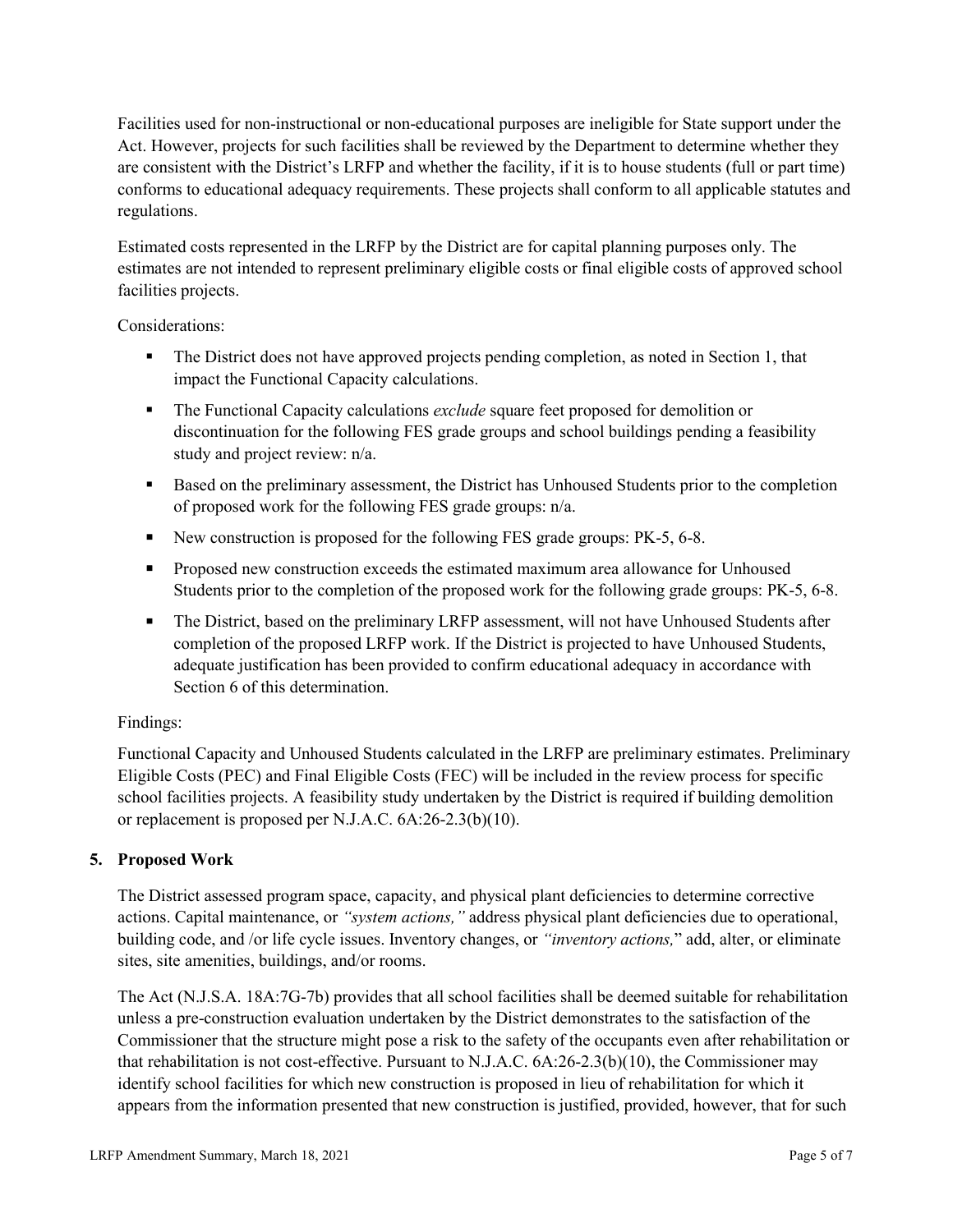school facilities so identified, the District must submit a feasibility study as part of the application for the specific school facilities project. The cost of each proposed building replacement is compared to the cost of additions or rehabilitation required to eliminate health and safety deficiencies and to achieve the District's programmatic model.

Table 5 lists the scope of work proposed for each school based on the building(s) serving their student population. Proposed inventory changes are described in the LRFP website reports titled *"School Asset Inventory Report and "Proposed Room Inventory Report."* Information concerning proposed systems work, or capital maintenance can be found in the "LRFP Systems Action Summary Report."

With the completion of the proposed work, the following schools are proposed to be eliminated: n/a; the following schools are proposed to be added: n/a.

| <b>Proposed Scope of Work</b>                                                                  | <b>Applicable Schools</b>                          |
|------------------------------------------------------------------------------------------------|----------------------------------------------------|
| <b>Renovation only</b> (no new construction)                                                   |                                                    |
| System actions only (no inventory actions)                                                     | n/a                                                |
| Existing inventory actions only (no systems actions)                                           | n/a                                                |
| Systems and inventory changes                                                                  | n/a                                                |
| <b>New construction</b>                                                                        |                                                    |
| Building addition only (no systems actions)                                                    | n/a                                                |
| Renovation and building addition (system, existing<br>inventory, and new construction actions) | Bogert (060)/Reynolds (070); Cavallini MS<br>(050) |
| New building on existing site                                                                  | n/a                                                |
| New building on new or expanded site                                                           | n/a                                                |
| Site and building disposal (in addition to above scopes)                                       |                                                    |
| Partial building demolition                                                                    | n/a                                                |
| Whole building demolition                                                                      | n/a                                                |
| Site and building disposal or discontinuation of use                                           | n/a                                                |

#### **Table 5: School Building Scope of Work**

Findings:

The Department has determined that the proposed work is adequate for approval of the District's LRFP amendment. However, Department approval of proposed work in the LRFP does not imply the District may proceed with a school facilities project. The District must submit individual project applications with cost estimates for Department project approval. Both school facilities project approval and other capital project review require consistency with the District's approved LRFP.

# **6. Proposed Room Inventories and the Facilities Efficiency Standards**

The District's proposed school buildings were evaluated to assess general educational adequacy in terms of compliance with the FES area allowance pursuant to N.J.A.C. 6A:26-2.2 and 2.3.

District schools proposed to provide less square feet per student than the FES after the completion of proposed work as indicated in Table 5 are as follows: n/a